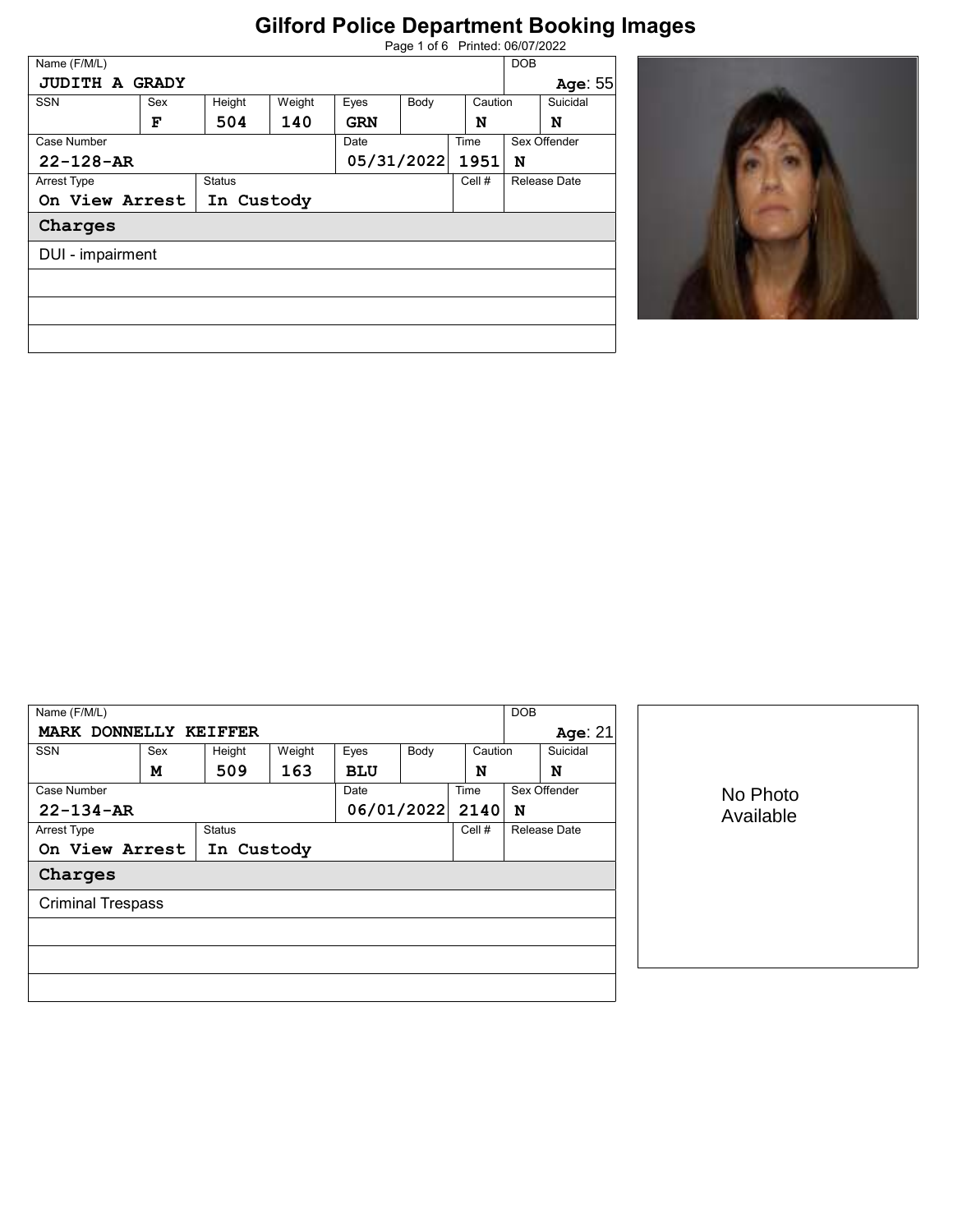|                               |              |               |        |            |      | Page 2 of 6 Printed: 06/07/2022 |              |          |
|-------------------------------|--------------|---------------|--------|------------|------|---------------------------------|--------------|----------|
| Name (F/M/L)                  |              |               |        |            |      |                                 | <b>DOB</b>   |          |
| <b>COLIN</b><br>J             | <b>ARNER</b> |               |        |            |      |                                 |              | Age: 19  |
| <b>SSN</b>                    | Sex          | Height        | Weight | Eyes       | Body | Caution                         |              | Suicidal |
|                               | м            | 509           | 150    | <b>BLU</b> |      | N                               |              | N        |
| Case Number                   |              |               |        | Date       |      | Time                            | Sex Offender |          |
| $22 - 137 - AR$               |              |               |        | 06/02/2022 |      | 0057                            | N            |          |
| <b>Arrest Type</b>            |              | <b>Status</b> |        |            |      | Cell #                          | Release Date |          |
| On View Arrest                |              | In Custody    |        |            |      |                                 |              |          |
| Charges                       |              |               |        |            |      |                                 |              |          |
| Unlawful Possess/Intoxication |              |               |        |            |      |                                 |              |          |
|                               |              |               |        |            |      |                                 |              |          |
|                               |              |               |        |            |      |                                 |              |          |
|                               |              |               |        |            |      |                                 |              |          |



| Name (F/M/L)       |                               |               |        |            |            |         | <b>DOB</b> |              |
|--------------------|-------------------------------|---------------|--------|------------|------------|---------|------------|--------------|
| <b>SAWYER</b>      | <b>SWEET</b>                  |               |        |            |            |         |            | Age: 19      |
| <b>SSN</b>         | Sex                           | Height        | Weight | Eyes       | Body       | Caution |            | Suicidal     |
|                    | м                             | 600           | 150    | <b>BRO</b> |            | N       |            | N            |
| Case Number        |                               |               |        | Date       |            | Time    |            | Sex Offender |
| $22 - 139 - AR$    |                               |               |        |            | 06/02/2022 | 2000    | N          |              |
| <b>Arrest Type</b> |                               | <b>Status</b> |        |            |            | Cell #  |            | Release Date |
|                    | On View Arrest                | In Custody    |        |            |            |         |            |              |
| Charges            |                               |               |        |            |            |         |            |              |
|                    | Unlawful Possess/Intoxication |               |        |            |            |         |            |              |
|                    |                               |               |        |            |            |         |            |              |
|                    |                               |               |        |            |            |         |            |              |
|                    |                               |               |        |            |            |         |            |              |
|                    |                               |               |        |            |            |         |            |              |
|                    |                               |               |        |            |            |         |            |              |



| Name (F/M/L)                            |                                |        |        |            |      |            | <b>DOB</b>   |              |
|-----------------------------------------|--------------------------------|--------|--------|------------|------|------------|--------------|--------------|
| <b>SEAN</b>                             | MULHOLLAND                     |        |        |            |      |            |              | Age: $20$    |
| <b>SSN</b>                              | Sex                            | Height | Weight | Eyes       | Body | Caution    |              | Suicidal     |
|                                         | М                              | 511    | 186    | <b>BLU</b> |      | N          |              | N            |
| Case Number                             |                                |        |        | Date       |      | Time       |              | Sex Offender |
| 06/02/2022<br>$22 - 140 - AR$           |                                |        |        |            | 2008 | N          |              |              |
| <b>Status</b><br>Arrest Type            |                                |        |        | Cell #     |      |            | Release Date |              |
| On View Arrest<br>Released From Custody |                                |        |        |            |      | 06/02/2022 |              |              |
| Charges                                 |                                |        |        |            |      |            |              |              |
|                                         | Unlawful Possess/Intoxication  |        |        |            |      |            |              |              |
|                                         | Poss/Use Tobacco Prod by Minor |        |        |            |      |            |              |              |
|                                         |                                |        |        |            |      |            |              |              |
|                                         |                                |        |        |            |      |            |              |              |
|                                         |                                |        |        |            |      |            |              |              |

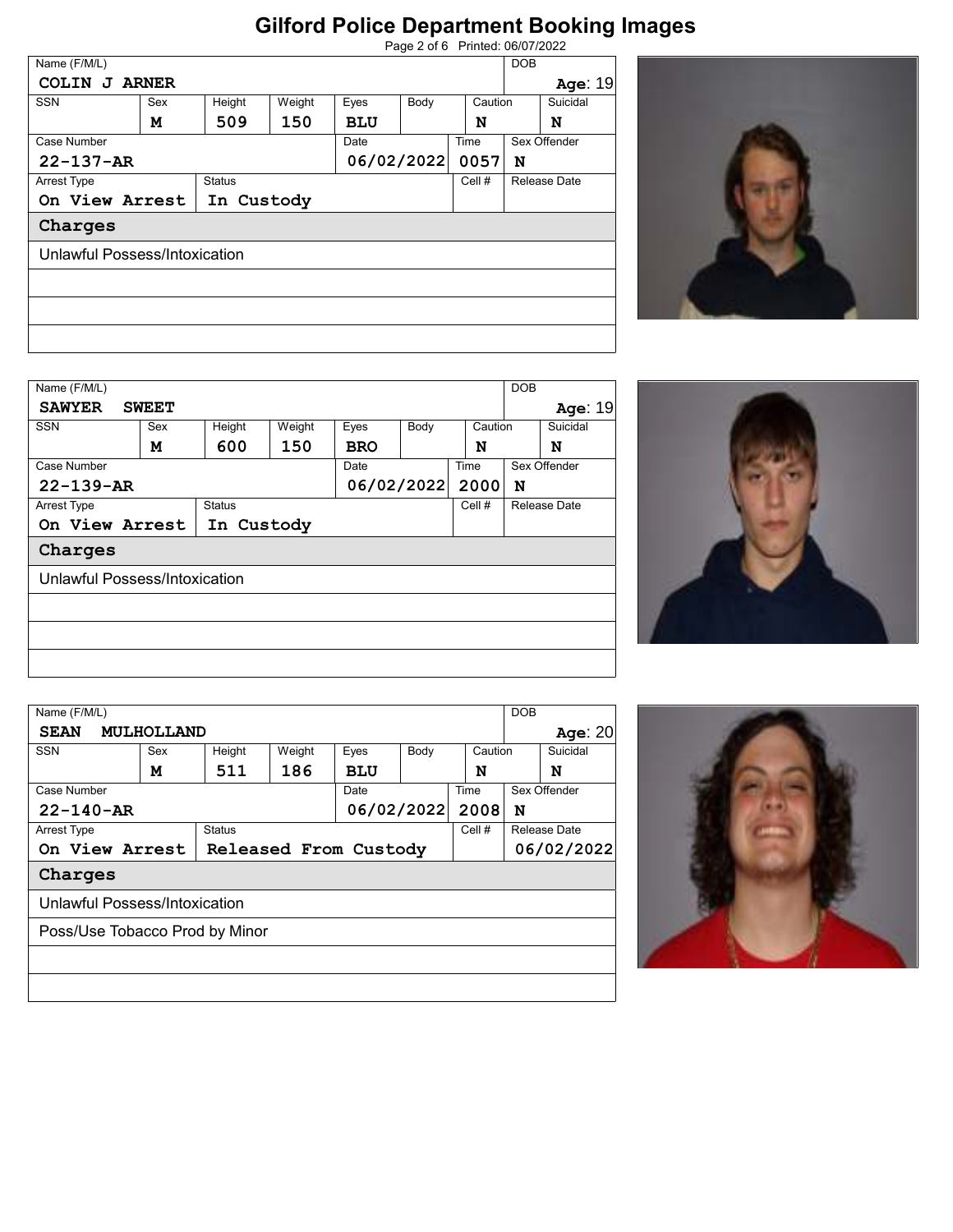| Page 3 of 6 Printed: 06/07/2022 |
|---------------------------------|
|                                 |

|                                               |      |         | <b>DOB</b>          |  |  |
|-----------------------------------------------|------|---------|---------------------|--|--|
| RACHEL A REYES                                |      |         | Age: 40             |  |  |
| <b>SSN</b><br>Weight<br>Sex<br>Height<br>Eyes | Body | Caution | Suicidal            |  |  |
| 118<br>506<br>F<br><b>BLU</b>                 |      | N       | N                   |  |  |
| Case Number<br>Date                           |      | Time    | Sex Offender        |  |  |
| 06/02/2022<br>$22 - 144 - AR$                 |      | 2235    | N                   |  |  |
| Arrest Type<br><b>Status</b>                  |      | Cell #  | <b>Release Date</b> |  |  |
| On View Arrest<br>In Custody                  |      |         |                     |  |  |
| Charges                                       |      |         |                     |  |  |
| <b>Resist Arrest/Detention</b>                |      |         |                     |  |  |
| Simple Assault; Physical Contact or BI        |      |         |                     |  |  |
|                                               |      |         |                     |  |  |
|                                               |      |         |                     |  |  |
|                                               |      |         |                     |  |  |



| Name (F/M/L)       |                                      |               |        |      |            |         | <b>DOB</b> |              |
|--------------------|--------------------------------------|---------------|--------|------|------------|---------|------------|--------------|
|                    | ALEXANDRA N ABRAHAM                  |               |        |      |            |         |            | Age: 33      |
| <b>SSN</b>         | Sex                                  | Height        | Weight | Eyes | Body       | Caution |            | Suicidal     |
|                    | F                                    | 509           | 200    | BRO  | <b>STO</b> | N       |            | N            |
| Case Number        |                                      |               |        | Date |            | Time    |            | Sex Offender |
|                    | $22 - 145 - AR$                      |               |        |      | 06/03/2022 | 0110    | N          |              |
| <b>Arrest Type</b> |                                      | <b>Status</b> |        |      |            | Cell #  |            | Release Date |
|                    | On View Arrest                       | In Custody    |        |      |            |         |            |              |
| Charges            |                                      |               |        |      |            |         |            |              |
|                    | DV; Simple Assault - BI              |               |        |      |            |         |            |              |
|                    | DV; Simple Assault; Physical Contact |               |        |      |            |         |            |              |
|                    |                                      |               |        |      |            |         |            |              |
|                    |                                      |               |        |      |            |         |            |              |



| Name (F/M/L)          |                    |               |        |            |            |         | <b>DOB</b>   |
|-----------------------|--------------------|---------------|--------|------------|------------|---------|--------------|
| <b>ERIC</b>           | <b>FRENCH</b>      |               |        |            |            |         | Age: 37      |
| <b>SSN</b>            | Sex                |               | Weight | Eyes       | Body       | Caution | Suicidal     |
|                       | м                  | 600           | 225    | <b>BLU</b> | <b>STO</b> | N       | N            |
| Case Number           |                    |               |        | Date       |            | Time    | Sex Offender |
| $22 - 146 - AR$       |                    |               |        |            | 06/03/2022 | 1225    | N            |
| <b>Arrest Type</b>    |                    | <b>Status</b> |        |            |            | Cell #  | Release Date |
|                       | Taken Into Custody | In Custody    |        |            |            |         |              |
| Charges               |                    |               |        |            |            |         |              |
| <b>Breach of Bail</b> |                    |               |        |            |            |         |              |
| <b>Breach of Bail</b> |                    |               |        |            |            |         |              |
| <b>Breach of Bail</b> |                    |               |        |            |            |         |              |
| <b>Breach of Bail</b> |                    |               |        |            |            |         |              |
|                       |                    |               |        |            |            |         |              |

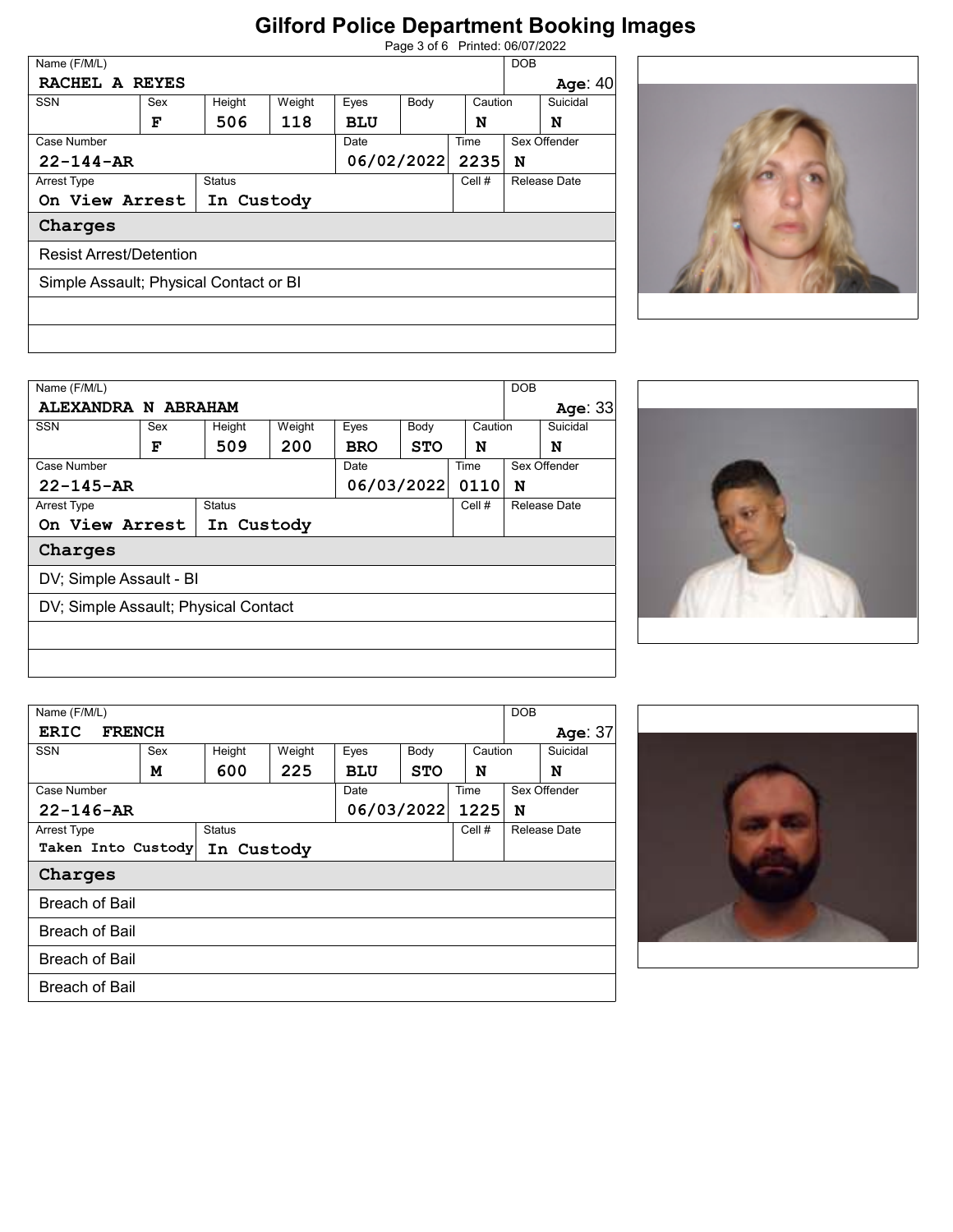| Page 4 of 6 Printed: 06/07/2022 |  |
|---------------------------------|--|
|                                 |  |

| Name (F/M/L)                 |     |        |        |            |            |              | <b>DOB</b>   |          |
|------------------------------|-----|--------|--------|------------|------------|--------------|--------------|----------|
| ROBERT P CHASE               |     |        |        |            |            |              |              | Age: 35  |
| <b>SSN</b>                   | Sex | Height | Weight | Eyes       | Body       | Caution      |              | Suicidal |
|                              | м   | 600    | 200    | <b>BLU</b> | <b>SLI</b> | N            |              | N        |
| Case Number                  |     |        | Date   |            | Time       |              | Sex Offender |          |
| $22 - 147 - AR$              |     |        |        | 06/03/2022 | 1520       | N            |              |          |
| <b>Status</b><br>Arrest Type |     |        | Cell # |            |            | Release Date |              |          |
| On View Arrest<br>In Custody |     |        |        |            |            |              |              |          |
| Charges                      |     |        |        |            |            |              |              |          |
| Drive after Rev/Suspension   |     |        |        |            |            |              |              |          |
| Arrest on Warrant            |     |        |        |            |            |              |              |          |
|                              |     |        |        |            |            |              |              |          |
|                              |     |        |        |            |            |              |              |          |



| Name (F/M/L)<br><b>DOB</b>   |                               |     |                  |            |              |              |                     |           |           |  |
|------------------------------|-------------------------------|-----|------------------|------------|--------------|--------------|---------------------|-----------|-----------|--|
| HANNAH FELICITIE BROOKS      |                               |     |                  |            |              |              |                     | Age: $20$ |           |  |
| <b>SSN</b>                   | Sex                           |     | Weight<br>Height |            | Eyes<br>Body |              | Suicidal<br>Caution |           |           |  |
|                              | F                             | 502 | 120              | <b>GRN</b> |              | N            |                     | N         |           |  |
| Case Number                  |                               |     | Time<br>Date     |            |              | Sex Offender |                     |           |           |  |
| $22 - 148 - AR$              |                               |     |                  | 06/03/2022 |              | 1945         | N                   |           | No Photo  |  |
| Arrest Type                  | <b>Status</b>                 |     |                  |            |              | Cell #       | Release Date        |           | Available |  |
| On View Arrest<br>In Custody |                               |     |                  |            |              |              |                     |           |           |  |
| Charges                      |                               |     |                  |            |              |              |                     |           |           |  |
|                              | Unlawful Possess/Intoxication |     |                  |            |              |              |                     |           |           |  |
|                              |                               |     |                  |            |              |              |                     |           |           |  |
|                              |                               |     |                  |            |              |              |                     |           |           |  |
|                              |                               |     |                  |            |              |              |                     |           |           |  |
|                              |                               |     |                  |            |              |              |                     |           |           |  |
|                              |                               |     |                  |            |              |              |                     |           |           |  |

| Name (F/M/L)                         |                                      |     |        |            |                 |      | <b>DOB</b>   |              |          |
|--------------------------------------|--------------------------------------|-----|--------|------------|-----------------|------|--------------|--------------|----------|
|                                      | DOUGLAS K MOORE                      |     |        |            |                 |      |              | Age: $33$    |          |
| <b>SSN</b>                           | Sex<br>Height                        |     | Weight | Eyes       | Caution<br>Body |      |              | Suicidal     |          |
|                                      | M                                    | 611 | 227    | <b>BLU</b> |                 | N    |              | N            |          |
| Case Number                          |                                      |     |        | Date       |                 | Time |              | Sex Offender |          |
| $22 - 150 - AR$                      |                                      |     |        | 06/03/2022 |                 | 2114 | N            |              | No Photo |
| Arrest Type<br><b>Status</b>         |                                      |     |        |            | Cell #          |      | Release Date | Available    |          |
| Taken Into Custody<br>In Custody     |                                      |     |        |            |                 |      |              |              |          |
| Charges                              |                                      |     |        |            |                 |      |              |              |          |
|                                      | DV; Simple Assault; Physical Contact |     |        |            |                 |      |              |              |          |
| DV; Simple Assault; Physical Contact |                                      |     |        |            |                 |      |              |              |          |
| <b>Resist Arrest/Detention</b>       |                                      |     |        |            |                 |      |              |              |          |
|                                      |                                      |     |        |            |                 |      |              |              |          |
|                                      |                                      |     |        |            |                 |      |              |              |          |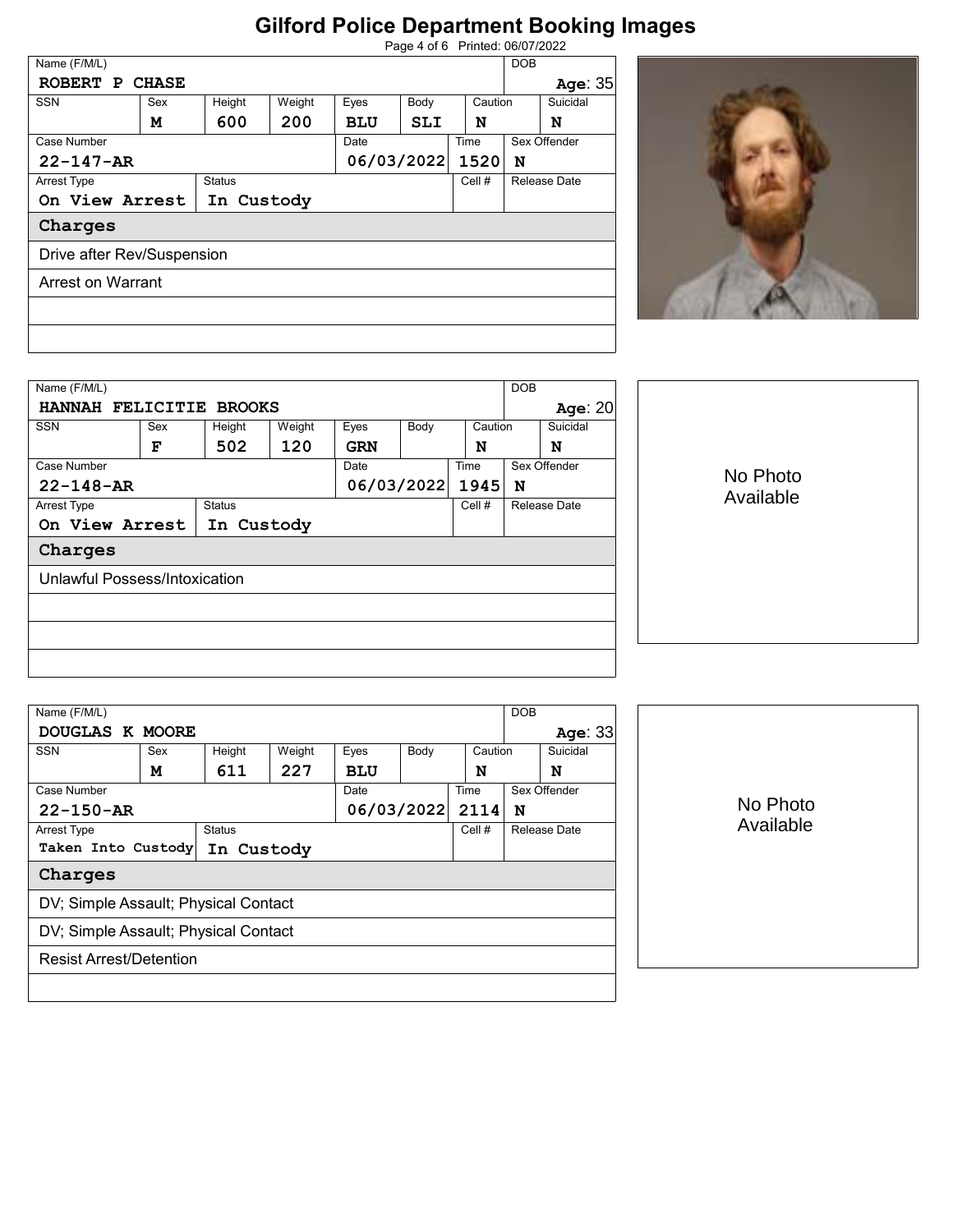|                               | Page 5 of 6 Printed: 06/07/2022 |               |        |            |            |              |                     |  |  |  |
|-------------------------------|---------------------------------|---------------|--------|------------|------------|--------------|---------------------|--|--|--|
| Name (F/M/L)                  | <b>DOB</b>                      |               |        |            |            |              |                     |  |  |  |
| LACI KENDAL SWIFT             |                                 |               |        |            |            |              | -19<br>Age:         |  |  |  |
| <b>SSN</b><br>Sex             |                                 | Height        | Weight | Eyes       | Body       |              | Suicidal<br>Caution |  |  |  |
|                               | F                               | 509           | 130    | <b>BRO</b> |            | N            | N                   |  |  |  |
| Case Number                   |                                 |               | Date   |            |            | Sex Offender |                     |  |  |  |
| $22 - 158 - AR$               |                                 |               |        |            | 06/04/2022 |              | N                   |  |  |  |
| Arrest Type                   |                                 | <b>Status</b> |        |            |            | Cell #       | <b>Release Date</b> |  |  |  |
| On View Arrest                |                                 | In Custody    |        |            |            |              |                     |  |  |  |
| Charges                       |                                 |               |        |            |            |              |                     |  |  |  |
| Unlawful Possess/Intoxication |                                 |               |        |            |            |              |                     |  |  |  |
|                               |                                 |               |        |            |            |              |                     |  |  |  |
|                               |                                 |               |        |            |            |              |                     |  |  |  |
|                               |                                 |               |        |            |            |              |                     |  |  |  |
|                               |                                 |               |        |            |            |              |                     |  |  |  |



| Name (F/M/L)     |                          |            |                  |            |              |      | <b>DOB</b>   |          |
|------------------|--------------------------|------------|------------------|------------|--------------|------|--------------|----------|
|                  | ANDREW HASKELL CAVANAUGH |            |                  |            |              |      |              | Age: 21  |
| <b>SSN</b>       | Sex                      |            | Weight<br>Height |            | Eyes<br>Body |      | Caution      | Suicidal |
|                  | м                        | 603        | 210              | <b>BRO</b> |              | N    |              | N        |
| Case Number      |                          |            |                  | Date       |              | Time | Sex Offender |          |
| $22 - 156 - AR$  |                          |            |                  |            | 06/04/2022   | 0013 | N            |          |
| Arrest Type      |                          |            |                  | Cell #     | Release Date |      |              |          |
|                  | On View Arrest           | In Custody |                  |            |              |      |              |          |
| Charges          |                          |            |                  |            |              |      |              |          |
| DUI - impairment |                          |            |                  |            |              |      |              |          |
|                  |                          |            |                  |            |              |      |              |          |
|                  |                          |            |                  |            |              |      |              |          |
|                  |                          |            |                  |            |              |      |              |          |



|             | Name (F/M/L)    |                               |               |        |            |      |         | <b>DOB</b>   |              |
|-------------|-----------------|-------------------------------|---------------|--------|------------|------|---------|--------------|--------------|
|             |                 | MICHAEL JAMES CAVANAUGH       |               |        |            |      |         |              | Age: 19      |
| <b>SSN</b>  |                 | Sex                           | Height        | Weight | Eyes       | Body | Caution |              | Suicidal     |
|             |                 | м                             | 509           | 160    | <b>BRO</b> |      | N       |              | N            |
|             | Case Number     |                               |               |        | Date       | Time |         |              | Sex Offender |
|             | $22 - 157 - AR$ |                               |               |        | 06/04/2022 | 0019 | N       |              |              |
| Arrest Type |                 |                               | <b>Status</b> |        |            |      | Cell #  | Release Date |              |
|             |                 | On View Arrest                | In Custody    |        |            |      |         |              |              |
|             | Charges         |                               |               |        |            |      |         |              |              |
|             |                 | Unlawful Possess/Intoxication |               |        |            |      |         |              |              |
|             |                 |                               |               |        |            |      |         |              |              |
|             |                 |                               |               |        |            |      |         |              |              |
|             |                 |                               |               |        |            |      |         |              |              |
|             |                 |                               |               |        |            |      |         |              |              |
|             |                 |                               |               |        |            |      |         |              |              |